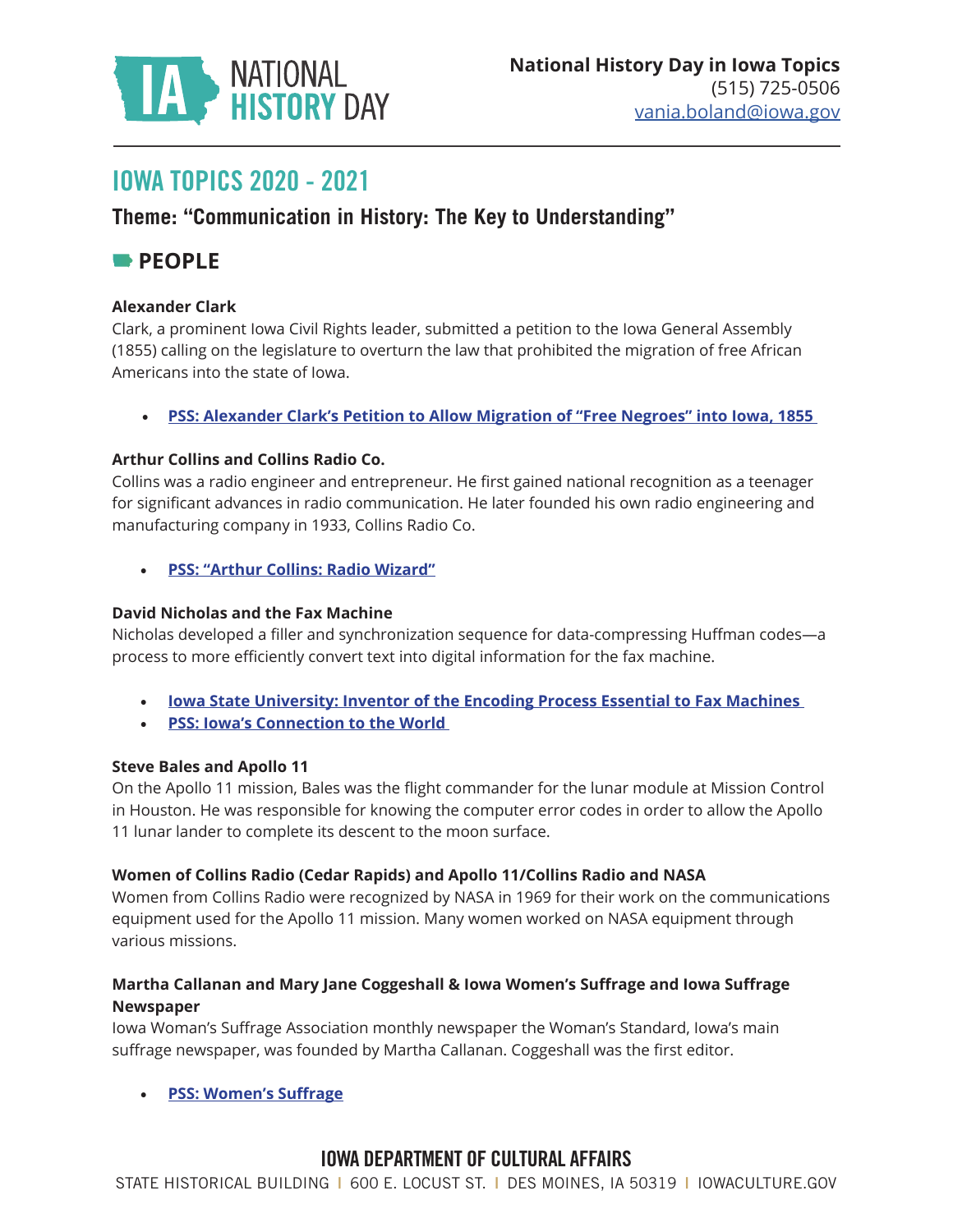#### **Earl May and Henry Field**

Rival radio station and seed company owners of Shenandoah, Iowa. Provided valuable agricultural information through programming on farming, gardening, and domestic chores.

#### **Jack Trice**

Trice was the first African-American athlete to compete at Iowa State. In a letter, he described the significance of him playing in the game, and what he would face during the contest. During the football game against the University of Minnesota, Trice sustained severe injuries that later led to his death.

• **[PSS: Iowa: Leader in Civil Rights and Equality](https://iowaculture.gov/history/education/educator-resources/primary-source-sets/iowa-leader-civil-rights-and-equality)**

#### **John Robinson Pierce**

John Robinson Pierce was an American engineer and author. Pierce was born in Des Moines, Iowa, and he worked extensively in the fields of radio communication, microwave technology, computer music, psychoacoustics and science fiction.

• **[PSS: Biography of John Robinson Pierce](https://iowaculture.gov/history/education/educator-resources/primary-source-sets/iowa-s-connection-to-world/biography-john-0)**

#### **John Vincent Atanasoff and the First Computer**

John Vincent Atanasoff and Clifford Berry are credited with inventing the first computer at Iowa State College in 1930 - 1942.

• **[PSS: The Invention of the Electronic Digital Computer](https://iowaculture.gov/history/education/educator-resources/primary-source-sets/iowa-s-connection-to-world/invention)** 

#### **J.N. "Ding" Darling, Political Cartoons**

Beginning in 1917, Darling's cartoons were syndicated by the New York Tribune and eventually were carried by as many as 150 newspapers. Darling is perhaps best known for his cartoon of Jan. 7, 1919, "The Long, Long Trail," drawn at the time of Teddy Roosevelt's death.

• **[University of Iowa, Iowa Digital Library: Editorial Cartoons of J.N. "Ding" Darling](https://digital.lib.uiowa.edu/ding/)** 

#### **Emir Abdelkader and How French Colonialism Created an Arab Hero in Iowa**

Iowa is the only state in the U.S. that has a town named after an Arab Muslim hero. In 1846, the founder of Elkader chose to name this settlement after Abdelkader, who led the fight against the French colonial conquest of what is now Algeria. His humane treatment of prisoners was a precursor to the Geneva Convention on Human Rights, and he is celebrated worldwide for saving thousands of Christians in Damascus. The Abdelkader Education Project (AEP) is sponsoring special monetary awards for students and teachers as part of Iowa National History Day. For details, please visit:

**• [Abdelkader: How French Colonialism Created an Arab Hero in Iowa](https://abdelkaderproject.org/national-history-day-iowa/)**

### IOWA DEPARTMENT OF CULTURAL AFFAIRS